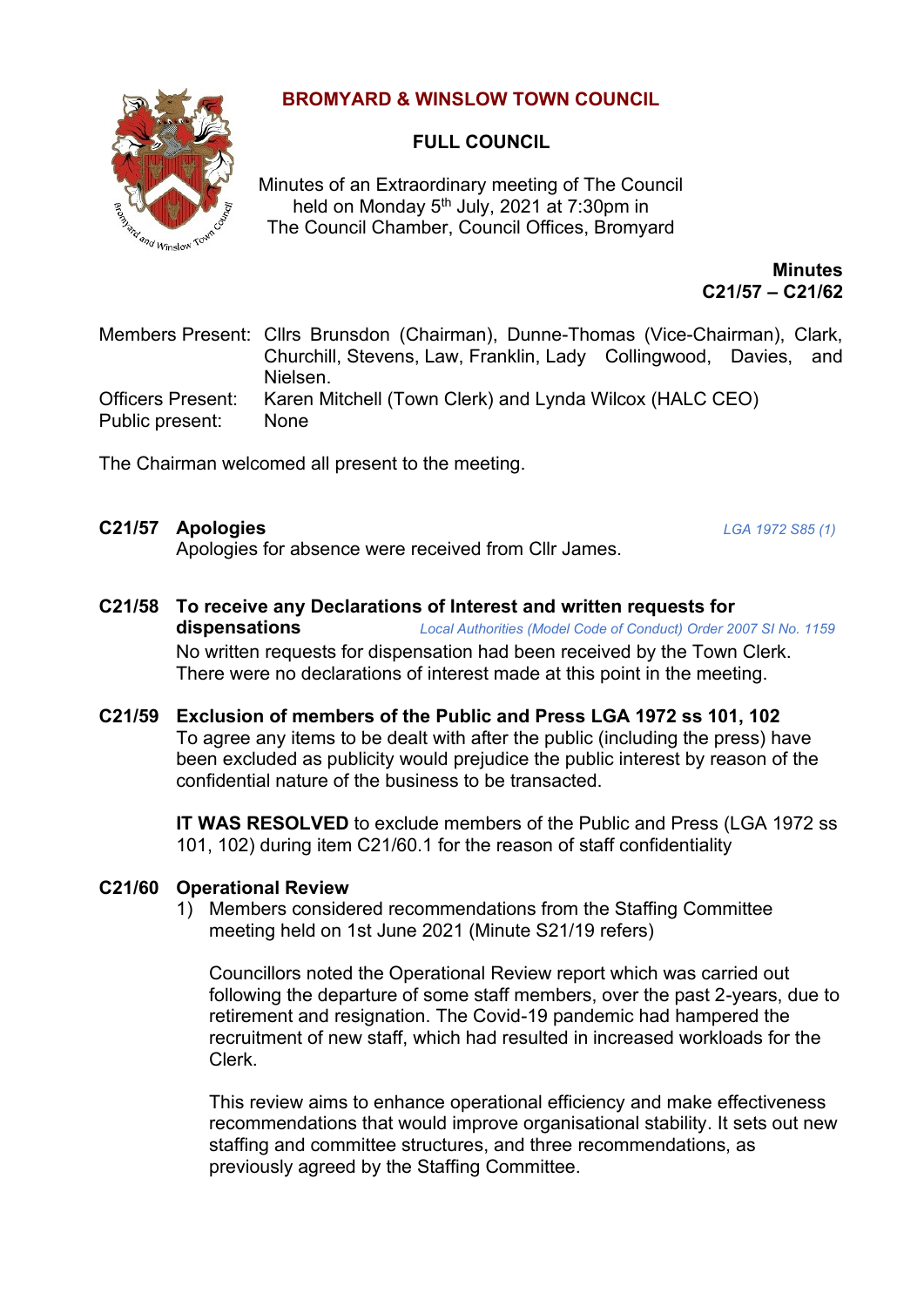## **Recommendation 1.**

To approve the new staffing structure as proposed on page 2 of the Report. This will include the creation of the following new part-time posts (duties to be broadly in accordance with the draft proposals outlined on page 3) :

- Properties Officer (25hrs p/w) salary scale LC2 (spinal points 24-28)
- Development Officer (25hrs p/w) salary scale LC2 (spinal points 24-28)
- Burial Officer (10hrs p/w) salary scale LC2 (spinal points 24-28) *This post was agreed by Council on 06.05.202.*

#### **Recommendation 2**

To approve a revised Committee structure, comprising five main standing committees:

1) Burial, 2) Finance, 3) Properties, 4) Planning & Economic Development, 5) Staffing, 6) Traffic Management.

#### **Recommendation 3.**

To introduce a revised meeting frequency:

- Quarterly: Full Council; Staffing Committee; Traffic Management Committee.
- Bi-monthly: Burial Committee; Finance Committee; Properties Committee.
- Monthly: Planning & Economic Development Committee.

## **IT WAS RESOLVED**:

- To approve recommendation 1 for a new staffing structure, as proposed.
- To approve recommendation 2 for a revised Committee structure, as proposed.

An amendment to recommendation 3 was proposed, seconded and carried to move to bi-monthly Full Council meetings for a trial period of 6 months.

**IT WAS RESOLVED** to approve recommendation 3 for a revised meeting frequency, as amended.

## **IT WAS FURTHER RESOLVED:**

- That was Committee membership numbers be reduced to 5 members per Committee.
- That the above resolutions be implemented when new staff are in position.
- 2) To carry out a campaign to recruit more Councillors to serve on the Council. Important to encourage new Cllrs to go on training.

Members considered several methods of recruitment, including hosting an information evening, which has proved successful in other areas. Lynda Wilcox offered to attend and support the Council with their recruitment drive.

**IT WAS RESOLVED** to host an information evening on Tuesday 21<sup>st</sup> September at 7pm in The Conquest Theatre foyer (if available).